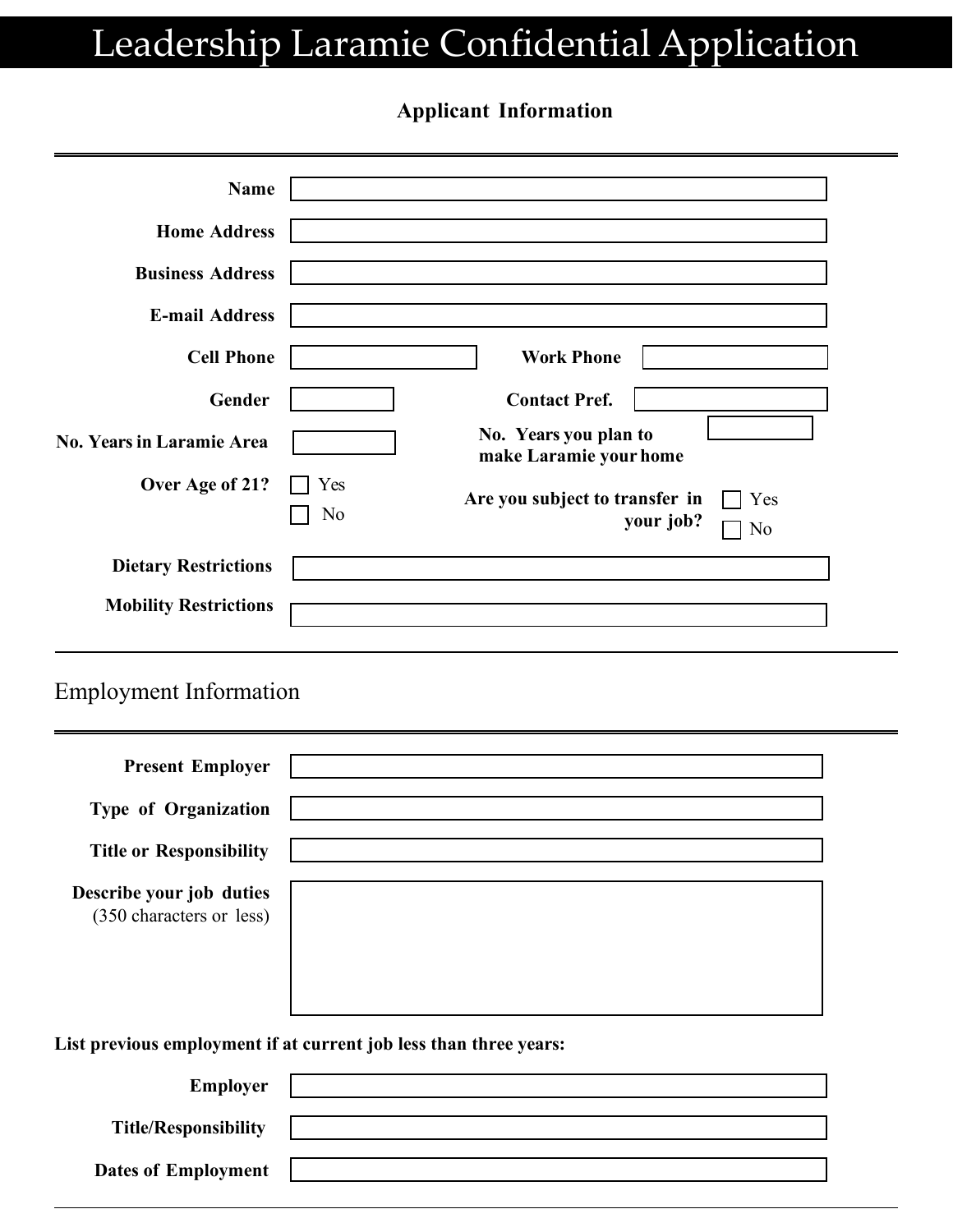| Name/City of school        |  |
|----------------------------|--|
| Dates (from-to)            |  |
| <b>Field of Emphasis</b>   |  |
| Name/City of school        |  |
| Dates (from-to)            |  |
| <b>Field of Emphasis</b>   |  |
|                            |  |
| Name/City of school        |  |
| Dates (from-to)            |  |
| <b>Field of Emphasis</b>   |  |
| <b>Awards &amp; Honors</b> |  |
| (If applicable)            |  |
|                            |  |
|                            |  |
|                            |  |
|                            |  |
|                            |  |

## Activity Data

**Volunteer role(s) at this time:** *(attach another sheet if necessary)* 

| Organization<br><b>Position</b><br><b>Describe involvement</b> |  |
|----------------------------------------------------------------|--|
| Organization<br><b>Position</b><br><b>Describe involvement</b> |  |
| Organization<br><b>Position</b><br><b>Describe involvement</b> |  |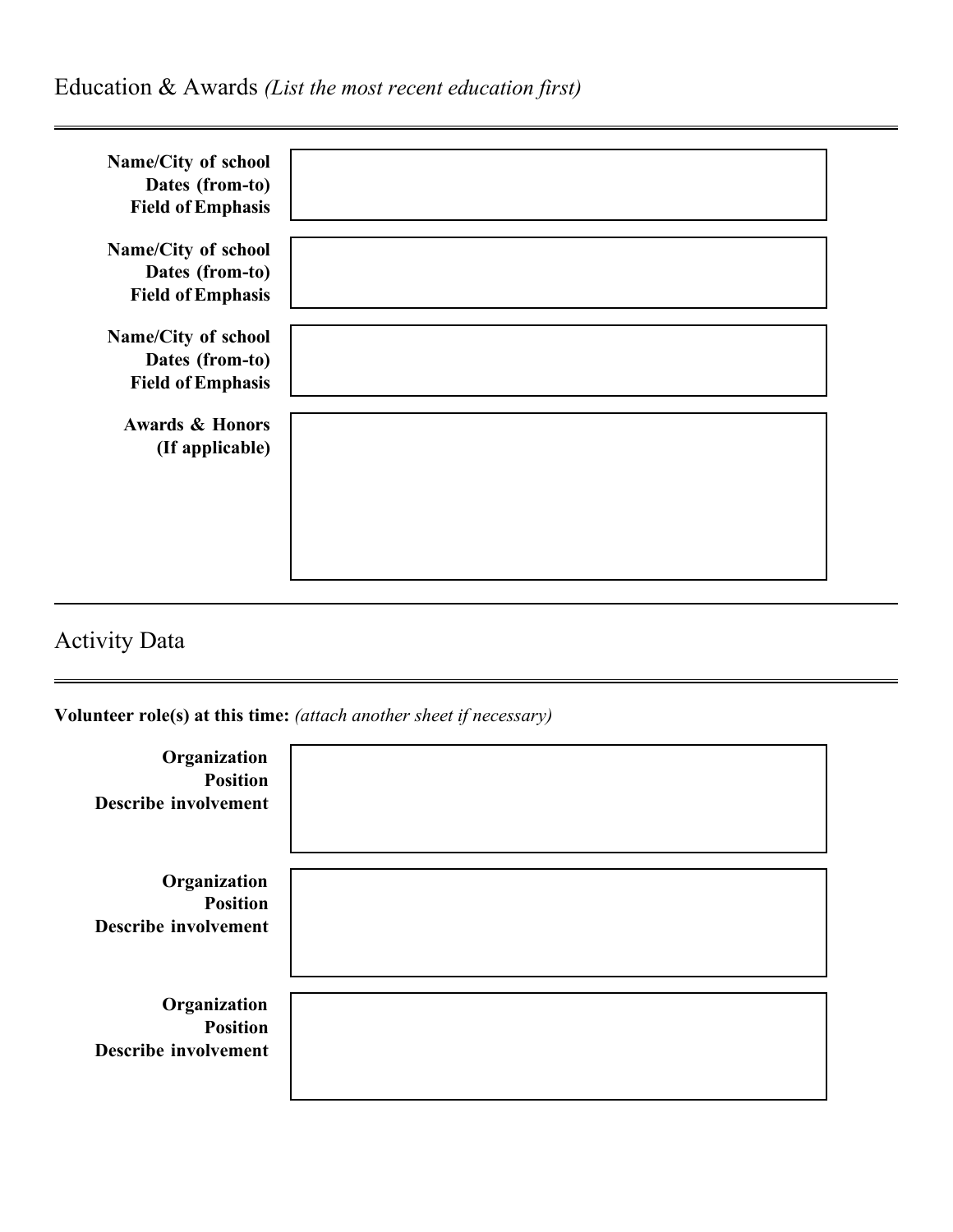| What do you consider to<br>be your most important<br>accomplishment as a<br>volunteer? Why?     |  |
|-------------------------------------------------------------------------------------------------|--|
| What have you done<br>(anywhere, anytime) that<br>has shown you care about<br>your community?   |  |
| What kinds of volunteer<br>activities would you like<br>to become active with in<br>the future. |  |

### General Information

*One of the goals of Leadership Laramie is to build a network of community leaders who can enhance their problem solving and other leadership abilities through shared perspectives and working together.* 

| Please tell us why you<br>want to be selected for<br><b>Leadership Laramie?</b> |  |
|---------------------------------------------------------------------------------|--|
| From your point of view,<br>what are the best things<br>about Laramie?          |  |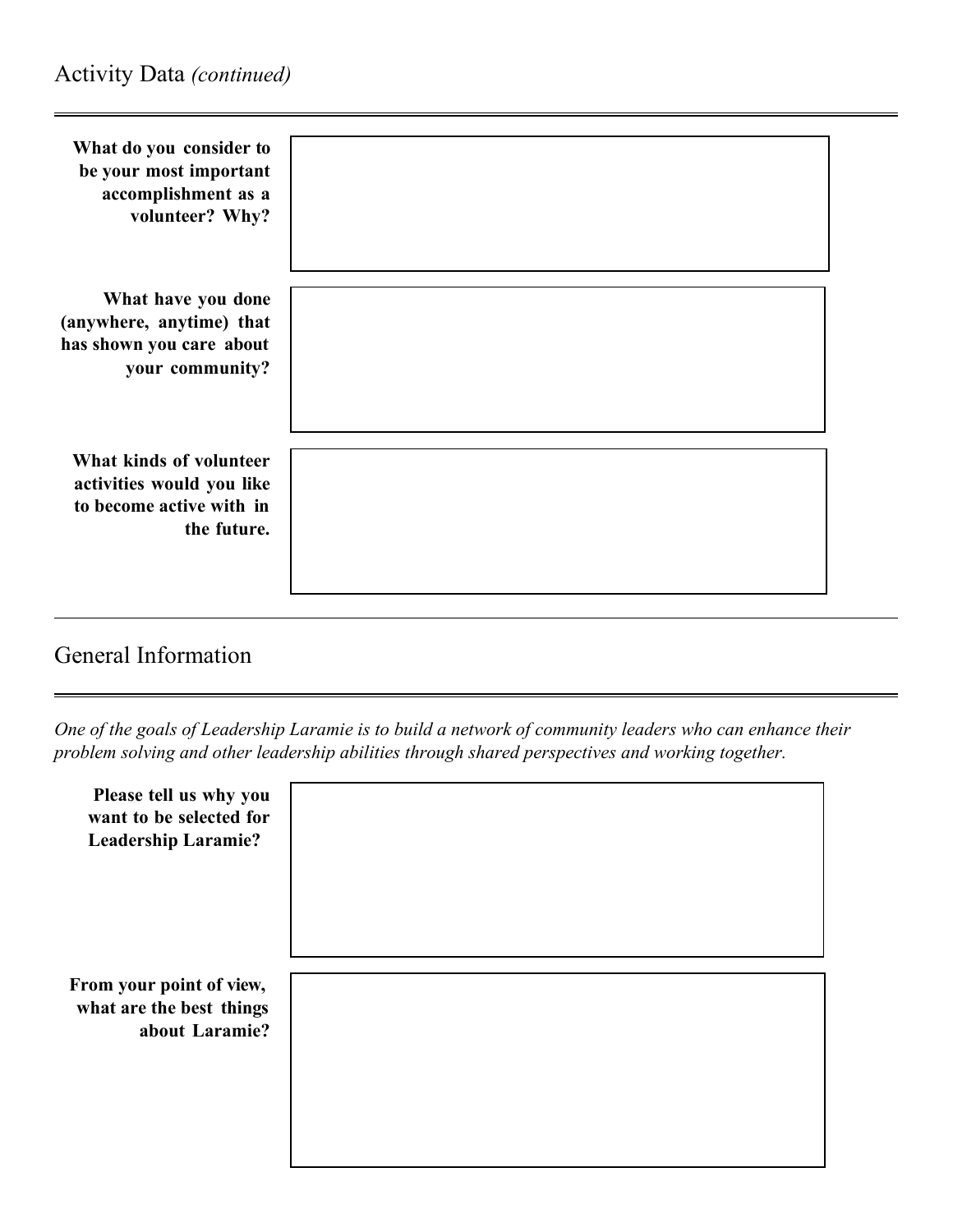#### **How did you learn about Leadership Laramie?**

Recommendations *(The firm's chief executive officer, if other than the applicant, must fill out and sign this section.)* 

This candidate has my full support to participate in Leadership Laramie. I am aware and supportive of the time commitment (10-18 hours/month) involved in his/her effective participation as outlined in the applicant commitment section, as well as financial obligation. I understand that there are time commitments outside of the monthly session that participants must attend as part of the program. I am aware that the candidate may not have more than two absences from the program. I understand that there is a money-back guarantee if the candidate complies fully with the requirements of this course and I am not satisfied with his/her leadership development.

|                  | I have reviewed the Applicant Commitment Page and understand the time involved. |
|------------------|---------------------------------------------------------------------------------|
| <b>Name</b>      |                                                                                 |
| <b>Title</b>     |                                                                                 |
| Organization     |                                                                                 |
| Date             |                                                                                 |
| <b>Signature</b> |                                                                                 |
| Email            |                                                                                 |
|                  |                                                                                 |